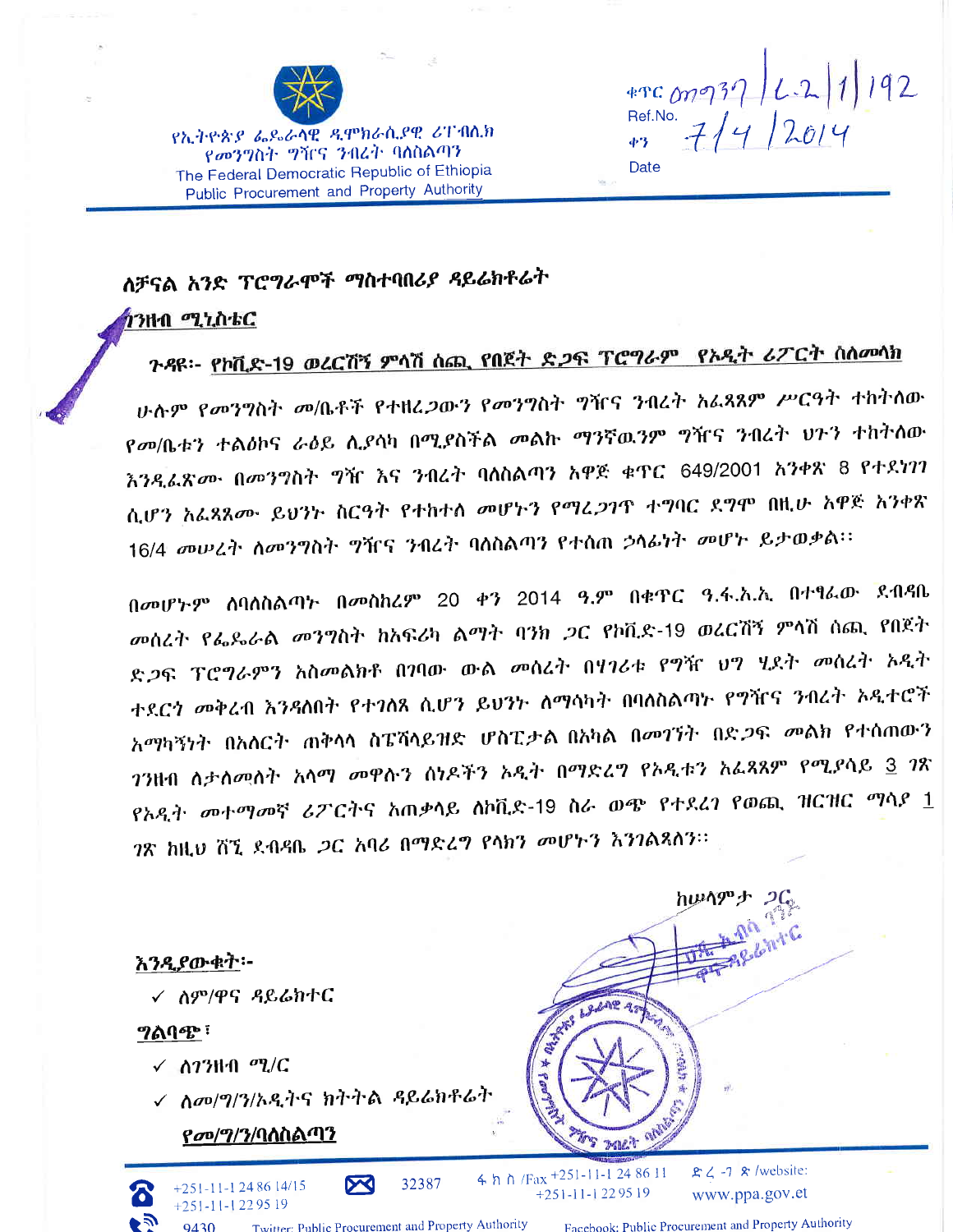|                                                       |                  |                                             | <b>Procurement Audit confirmation sheet</b>                               |
|-------------------------------------------------------|------------------|---------------------------------------------|---------------------------------------------------------------------------|
|                                                       |                  | Place :- Alart General Specialized Hospital | Date:- NOV 2/2021                                                         |
|                                                       |                  | Reference Number: am/h/2-2/2/700            |                                                                           |
|                                                       |                  | Attn.: Alart General Specialized Hospital   |                                                                           |
| TO:                                                   |                  | Addis Ababa                                 |                                                                           |
|                                                       | Ethiopia         |                                             |                                                                           |
|                                                       |                  |                                             | Procurement Audit Report for the Year of 2020 CVODI-19 Donation for Alart |
| <b>SUBJECT:</b><br>General Specialized Hospital       |                  |                                             |                                                                           |
|                                                       |                  |                                             | <b>INTRODUCTION:</b><br>1.                                                |
|                                                       |                  |                                             | Complaint Audit Based On Federal Public Procurement and                   |
|                                                       |                  |                                             | Property Administration Agency proclamation 649/2001 and                  |
| <b>Nature of Assignment</b>                           |                  |                                             | procurement manual 2002.                                                  |
| <b>Period under Review</b>                            |                  |                                             | Three weeks                                                               |
|                                                       | <b>Timing of</b> | Date from:                                  | 28/10/2021                                                                |
| visit                                                 |                  | Date to:                                    | 16/11/2021                                                                |
|                                                       |                  |                                             | Three Audit team members:-                                                |
|                                                       |                  |                                             | Sitina Mehdi                                                              |
|                                                       |                  | <b>Composition of the Audit Team</b>        | $\Gamma$                                                                  |
|                                                       |                  |                                             | 2. Etagegn Mengiste                                                       |
|                                                       |                  |                                             | 3. Temesgen Gichamo                                                       |
| <b>Representatives from</b>                           |                  |                                             | Mr. Sefiw Molla                                                           |
| the Auditee<br><b>Documents and Books</b><br>Examined |                  |                                             | Procurement team leader                                                   |
|                                                       |                  |                                             | Payment for health workers directly involved in the                       |
|                                                       |                  |                                             | prevention and service delivery of the Covid-19 pandemic.                 |
|                                                       |                  |                                             | provision                                                                 |
|                                                       |                  |                                             | Incentive list of alert quaranting contre service<br>黄<br>Á               |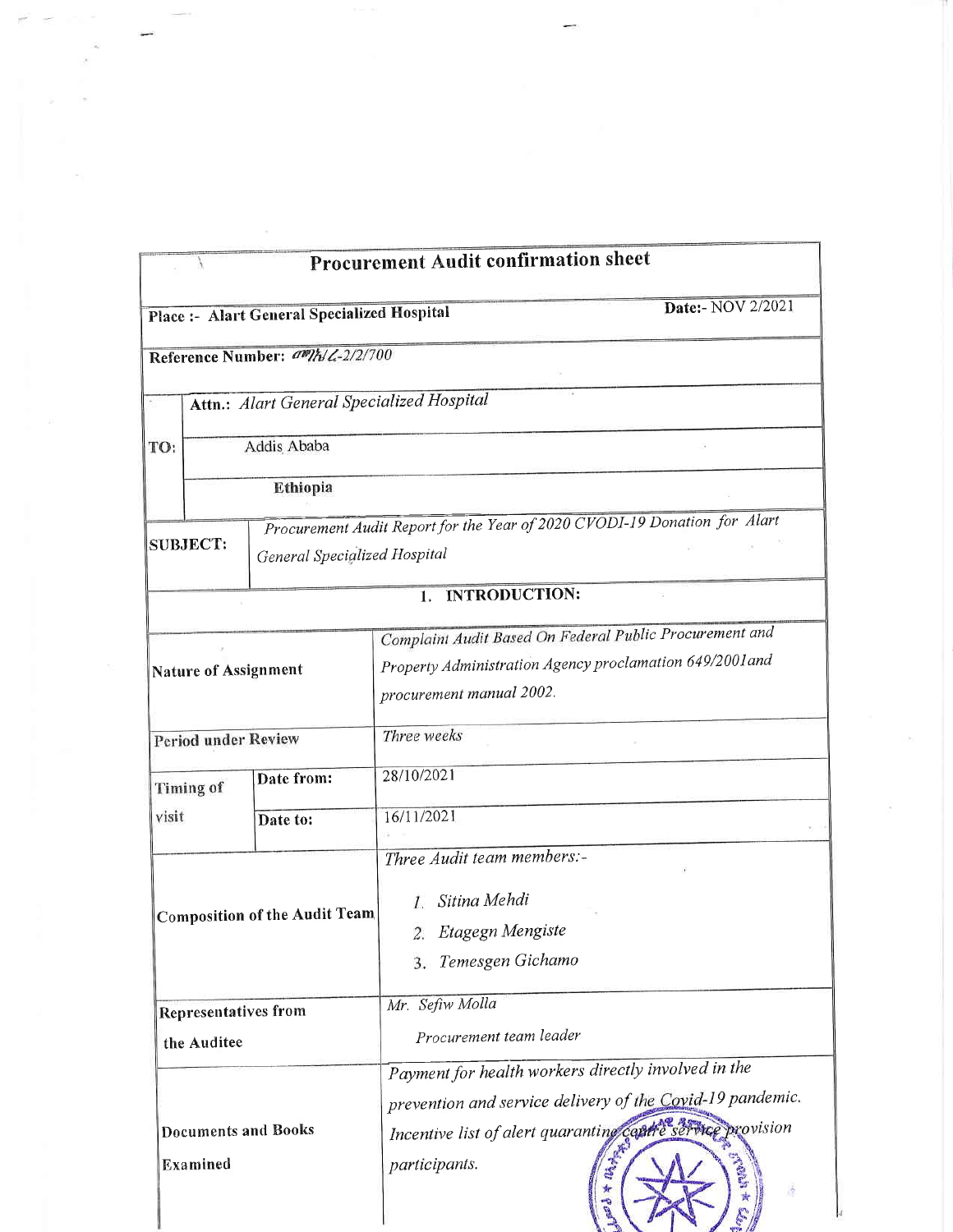|                                 | 2. AUDIT OBJECTIVES, SCOPE AND METHODOLOGY:                                                                                                                                                                                                                                                                                                                                                                |
|---------------------------------|------------------------------------------------------------------------------------------------------------------------------------------------------------------------------------------------------------------------------------------------------------------------------------------------------------------------------------------------------------------------------------------------------------|
| <b>Procurement System Audit</b> | Compliance Audit                                                                                                                                                                                                                                                                                                                                                                                           |
| <b>Audit's Objectives</b>       | the<br>To confirm and assure the payment<br>made<br>by<br>organization (Alart General Specialized Hospital) Within the<br>protocol of agreement between federal democratic of<br>Ethiopia and Africa development bank and Council of<br>Ministers to determine the incentive special allowance for<br>health workers directly involved in the prevention and service<br>delivery of the Covid-19 pandemic. |
| <b>Scope of Audit</b>           | ministry of finance memo on budget support for<br>Alart<br>General Specialized Hospital for the prevention of COVID 19<br>pandemic on the date of 13/12/2013 E.C.                                                                                                                                                                                                                                          |
| <b>Methodology Used</b>         | Direct assessment on financial related receipts, documents<br>and<br>Interview.                                                                                                                                                                                                                                                                                                                            |
|                                 | <b>3. MAJOR AUDIT FINDINGS</b>                                                                                                                                                                                                                                                                                                                                                                             |
| <b>Audit Findings</b>           | It is confirmed that The payment was made in accordance<br>with the directive issued by the Council of Ministers to<br>determine the incentive special allowance for health workers<br>directly involved in the prevention and service delivery of the<br>Covid-19 pandemic and the protocol of agreement between<br>federal democratic of Ethiopia and Africa development bank.                           |
|                                 |                                                                                                                                                                                                                                                                                                                                                                                                            |
|                                 | <b>Head of Public Body</b>                                                                                                                                                                                                                                                                                                                                                                                 |
| Name of the Head:               | $f$ , $f$ ,<br><u><sub>ዋና ስራ አ</sub></u> ስኪያጅ                                                                                                                                                                                                                                                                                                                                                              |
| Title:                          | siymael Shemsedin (MD)<br><b>A Control of Grand</b>                                                                                                                                                                                                                                                                                                                                                        |
| Signature:                      | REAL PROPERTY                                                                                                                                                                                                                                                                                                                                                                                              |
|                                 | <b>Port</b><br>Firs 9                                                                                                                                                                                                                                                                                                                                                                                      |

#### 2007100 GOODE IND MEDITODOLOGY